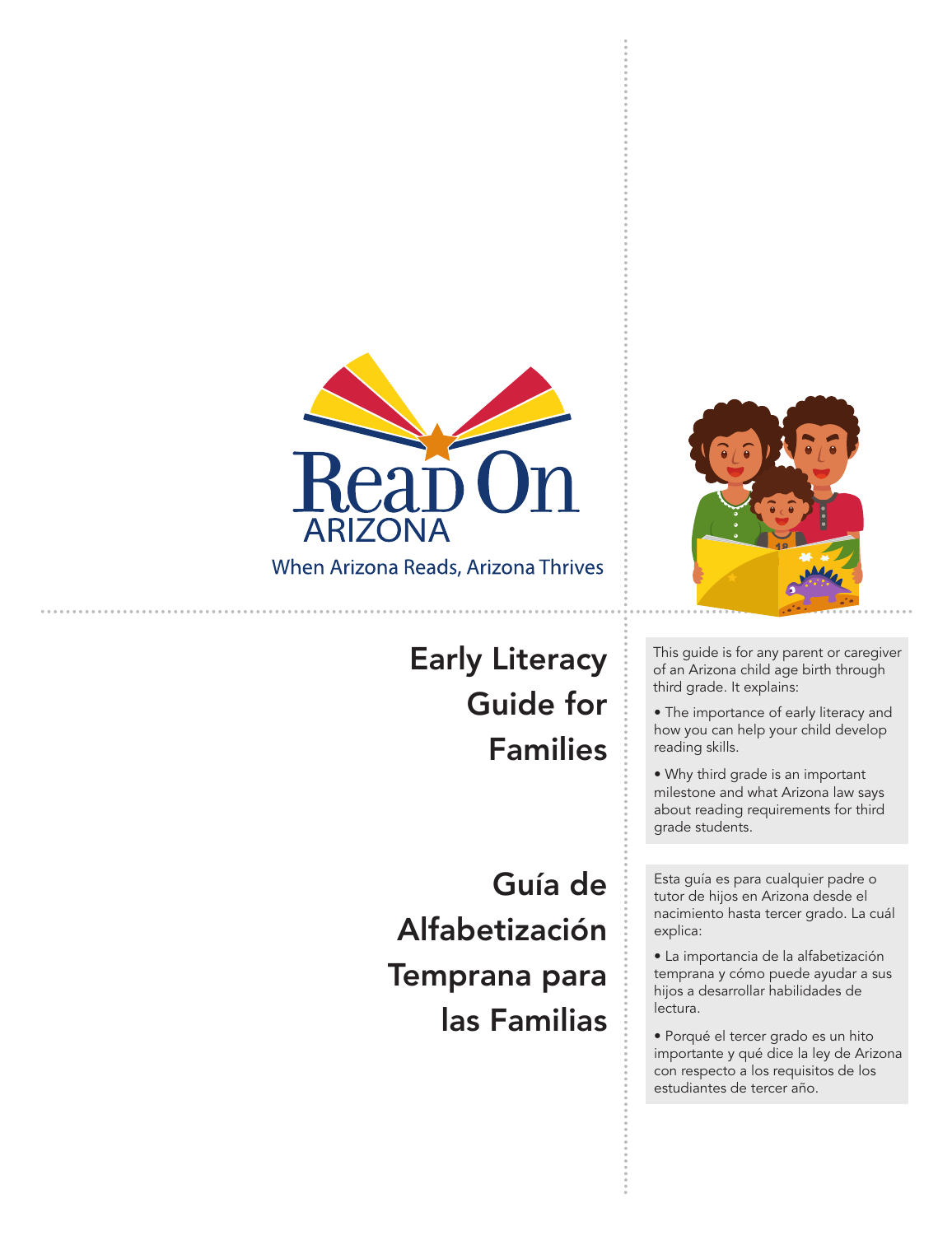# Early Literacy

## THE BUILDING BLOCKS OF EARLY LITERACY (BIRTH TO AGE EIGHT)

Reading is vital to a child's ability to learn and be successful in school. Your child's ability to read develops from birth, but it doesn't happen automatically. Children's brains are not pre-wired for reading. When they hear and use language, their brains develop the important connections needed to learn how to read.

#### Did you know?

- At four to five months of age, a child recognizes the sound pattern of his/her name. At eight months, a child distinguishes word patterns.
- At age three a child can repeat common rhymes.
- By age five a child starts to match letters with sounds.

Children whose parents read to them, tell them stories, talk and sing songs with them — develop larger vocabularies, become better readers, and do better in school. Children develop important language skills from birth — and early language abilities are directly related to later reading abilities.

> *90% of a child's brain develops before kindergarten.*



### 6 SKILLS NEEDED TO MOVE FROM 'LEARNING TO READ' TO 'READING TO LEARN':

**1 Oral language skills** (speaking and listening) are the building blocks of early literacy.

**2** Children next develop *phonological awareness,* understanding the different ways that spoken language can be broken down into smaller units — sentences into words, words into syllables, syllables into individual sounds.

**3** The next step is **phonics**, the relationship between letters and the sounds they represent. A reader can decode words by translating the letters into speech sounds.

4 Young readers next develop reading *fluency,* the ability to read text accurately, automatically, and with proper expression.

*J* Vocabulary is important to reading comprehension because readers cannot understand what they are reading without knowing what most of the words mean.

**6 Comprehension,** a last important step in being a reader, is understanding the information being read and being able to describe it and talk about it.



## EASY WAYS TO HELP YOUR CHILD BECOME A READER

### Daily activities for young children (from birth to age five):

- Talk with your child and build his/her language skills. Encourage your child to ask questions.
- Bring your child words! Help build his/her vocabulary by pointing and saying the name of objects around them. Point out new words when reading a book for the first time.
- Sing with your child and make up rhymes.
- Tell stories and encourage conversation; make it interactive and fun. Parents need to support a strong development of home language skills so that students enter school prepared with the core knowledge and vocabulary in their home language that will help them to thrive.
- Read aloud to your child in whatever language you are most comfortable. Strength in a child's first language is critical to his/her success in learning a second language.
- Pick books that interest your child so he/she wants you to read them again and again.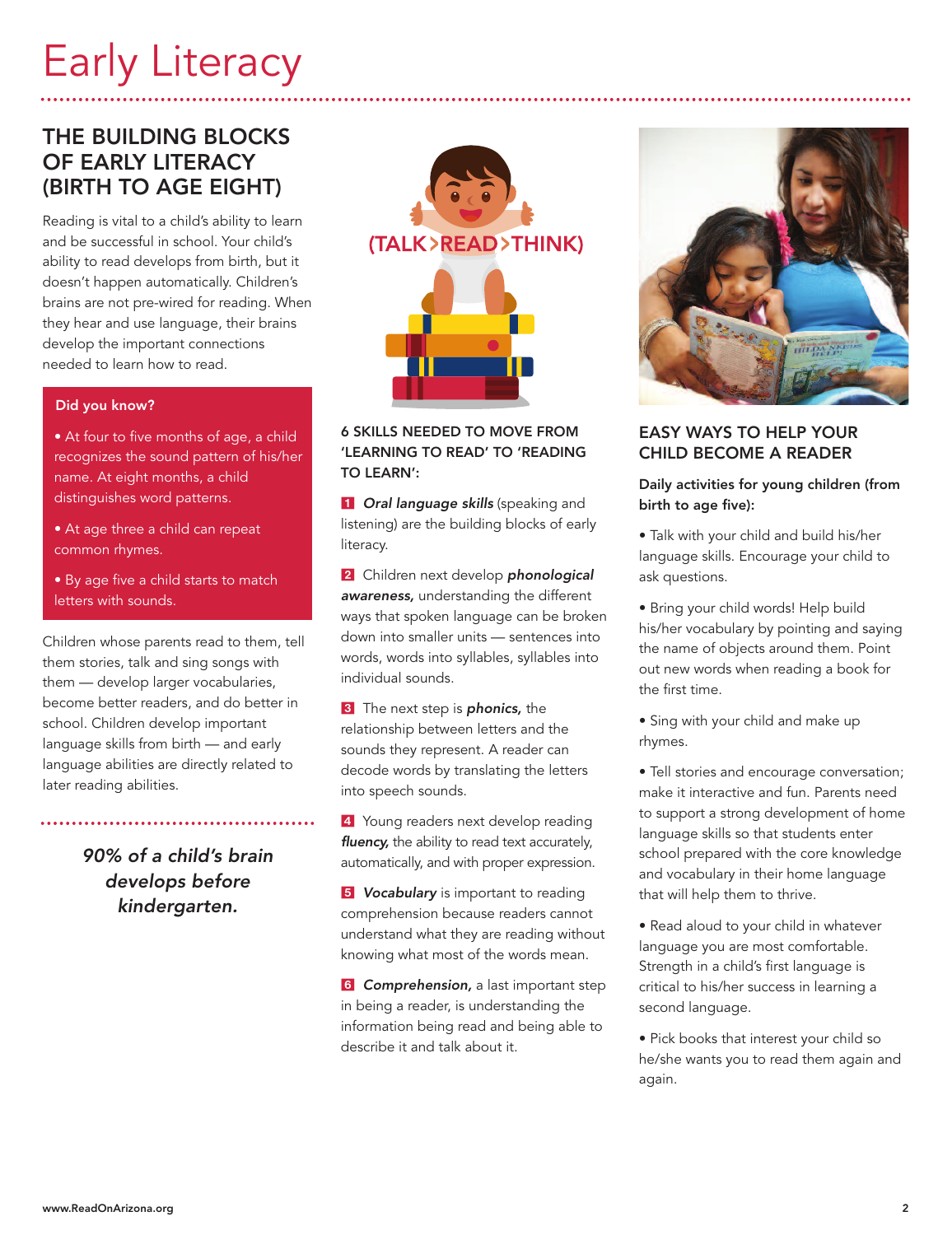# Building Skills in Young Readers



#### *Once your child starts reading on his/her own:*

- **Encourage your child to read** 20 minutes a day.
- 2 Help your child find books that meet his/her interests!
- 8 Make an at-home library. Having books in a special place makes it more likely that your child will want to read.



### *Kindergarten - 1st grade*

Tips for reading new or tricky words:

- **1** Think about the word. Does it make sense?
- 2 Sound out the word. Look more closely at the print, look at all the letters in the word, not just the first two.
- **8** Look for patterns or a little word within the word.
- **4** Check the picture for any clue.
- **5** Go back and re-read.



### *2nd - 3rd grade*

Tips for reading new or tricky words:

- I Identify the prefix or suffix.
- 2 Look at the root and decode the word, focusing on the pattern.
- <sup>3</sup> Start at the beginning, sound out each part, and blend it together.

## *Attendance is Important!*

Every school day counts. Starting in kindergarten, absences can affect your child's progress in school. Research shows that a student who misses 18 days of a 180-day school year (10%) is below grade level just due to attendance. How many days has your child been absent?



## *Tips to help all young readers understand meaning for better comprehension:*

- **1** Make predictions (guess at what will happen next).
- 2 Ask questions ("I wonder...Who? What? When? Where? Why? If? How?").
- <sup>3</sup> Retell the story.
- 4 Find big ideas (story elements, compare and contrast, cause and effect, sequential order, main idea and supporting detail).

## WHY THIRD GRADE MATTERS Connecting standards, instruction, and assessment:

Reading is the foundational skill for all school-based learning, and reading by third grade is a crucial milestone in a child's future academic success. Research shows that third grade reading level is a strong predictor of ninth grade course performance, high school graduation and college attendance.

Arizona's College and Career Ready English Language Arts Standards include speaking, listening, reading and writing. Students are expected to master these standards at the end of each grade. Each spring, third grade students are required to take a reading assessment. With these standards — working in alignment with effective reading programs in our schools parents, teachers, and administrators will be able to identify those children who need additional help earlier so that they can get the supports they need and be on track to graduate and be ready for college.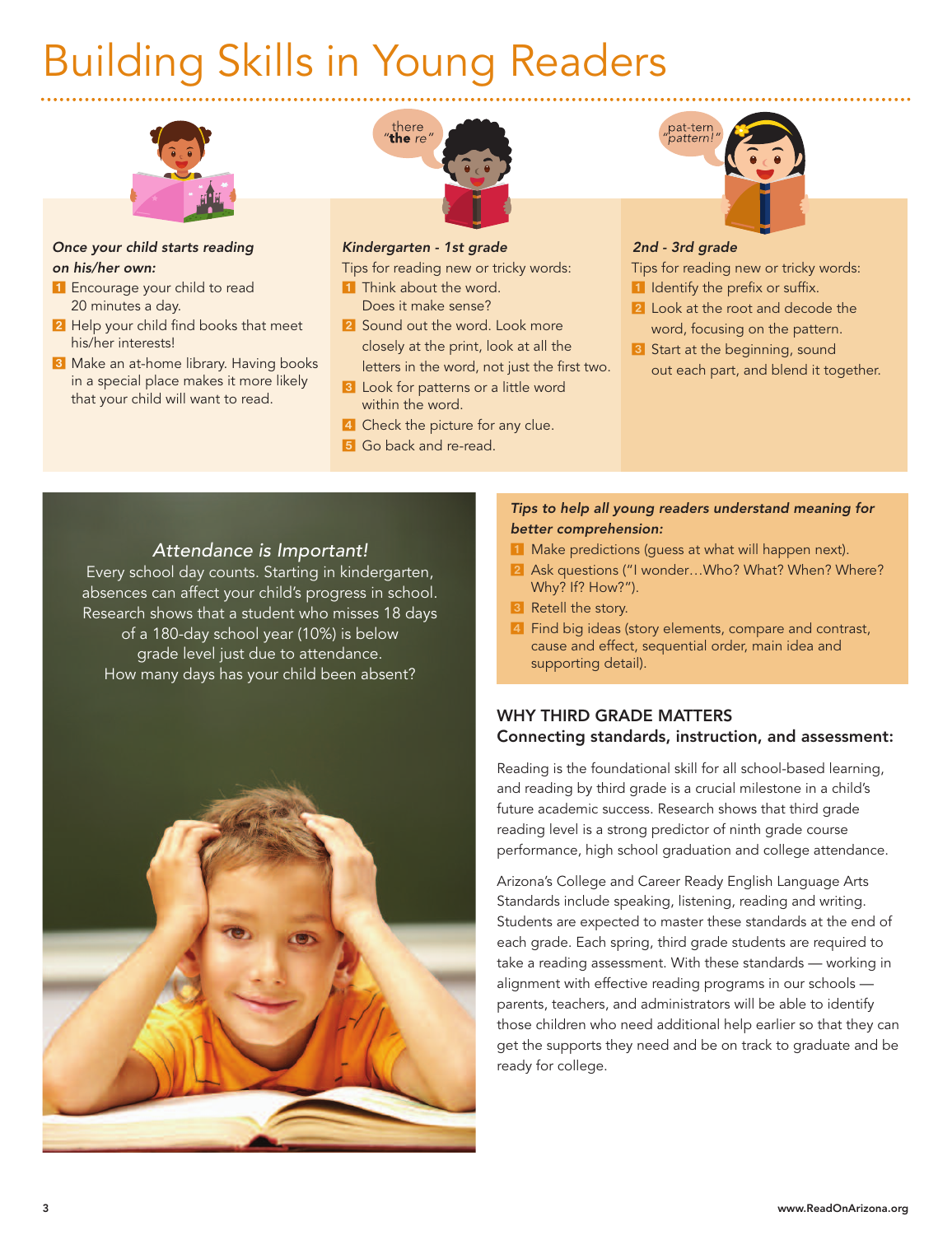# Move On When Reading

## ARIZONA'S PUSH FOR EARLY LITERACY ARIZONA'S THIRD GRADE READING RETENTION LAW (A.R.S.§15-701)

Arizona law A.R.S.§15-701, also known as the "Move On When Reading" policy, requires that a student not be promoted from third grade to fourth grade if he or she scores at the "falls far below" level on the state's third grade reading test. "Falls far below" indicates that the child is reading at a much lower level than is expected of a third-grader and needs additional help.

The purpose of the policy is to give children who have significant reading challenges more time to learn. It ensures that these students will receive the intensive instruction they need to accelerate their learning and catch up in reading.

### What Schools are Required to Do:

Arizona law A.R.S.§15-704 states that districts or charters are required to:

- Have a comprehensive K-3 assessment system
- Provide for universal screening of pupils in preschool through third grade programs to identify students who have reading difficulties
- Have a research-based reading curriculum
- Provide explicit instruction and intensive intervention
- Send out an annual written notice to K-3 parents about the policy
- Send a second letter to those students falling far below on assessments throughout the year

For parents of students that have been identified as having difficulties with reading, a separate written notification is sent that includes:

- Description of current reading services provided to pupil
- Description of supplemental services to be provided
- Parental strategies to assist student in attaining reading proficiency
- Retention statement and explanation of exemption policy
- Description of district or charter policy on mid-year promotion to a higher grade

## IF A CHILD SCORES "FALLS FAR BELOW". . .

He/she may be eligible for promotion from third grade through "good cause exemptions" — meaning:

• An English Language Learner or limited English proficient student who has had fewer than two years of English language instruction.

• A student with a disability (as defined in section 15-761 of the Third Grade Reading Retention law) who has a recommendation from an individualized education program (IEP) team; the student's parents/caregiver must also agree that the promotion to fourth grade is appropriate based on his/her IEP.



## If your child is held back in third grade. . .

Retention does not mean that your child has failed. It does not mean that teachers or parents are not working hard enough. It means that your child needs and will have more time and help to catch up and read at grade level.



The law requires that students held back must be supported through appropriate strategies, which include:

- Intensive reading instruction before, during, or after the regular school day
- Being assigned a different teacher for reading instruction
- Summer school reading instruction
- Online reading instruction

Learn more at: www.azed.gov/mowr

## IMPORTANT QUESTIONS TO ASK YOUR PRINCIPAL OR SCHOOL:

- How will I know that my child has <sup>a</sup> reading problem?
- How often will my child be assessed and how will <sup>I</sup> be kept up to date on my child's progress?
- How do you determine what kind of extra suppor<sup>t</sup> and instruction my child needs?
- What paren<sup>t</sup> activities or workshops are available to me to help my child with reading?
- If my child is retained and makes progress in reading proficiency during the summer or school year, can my child be promoted to fourth grade?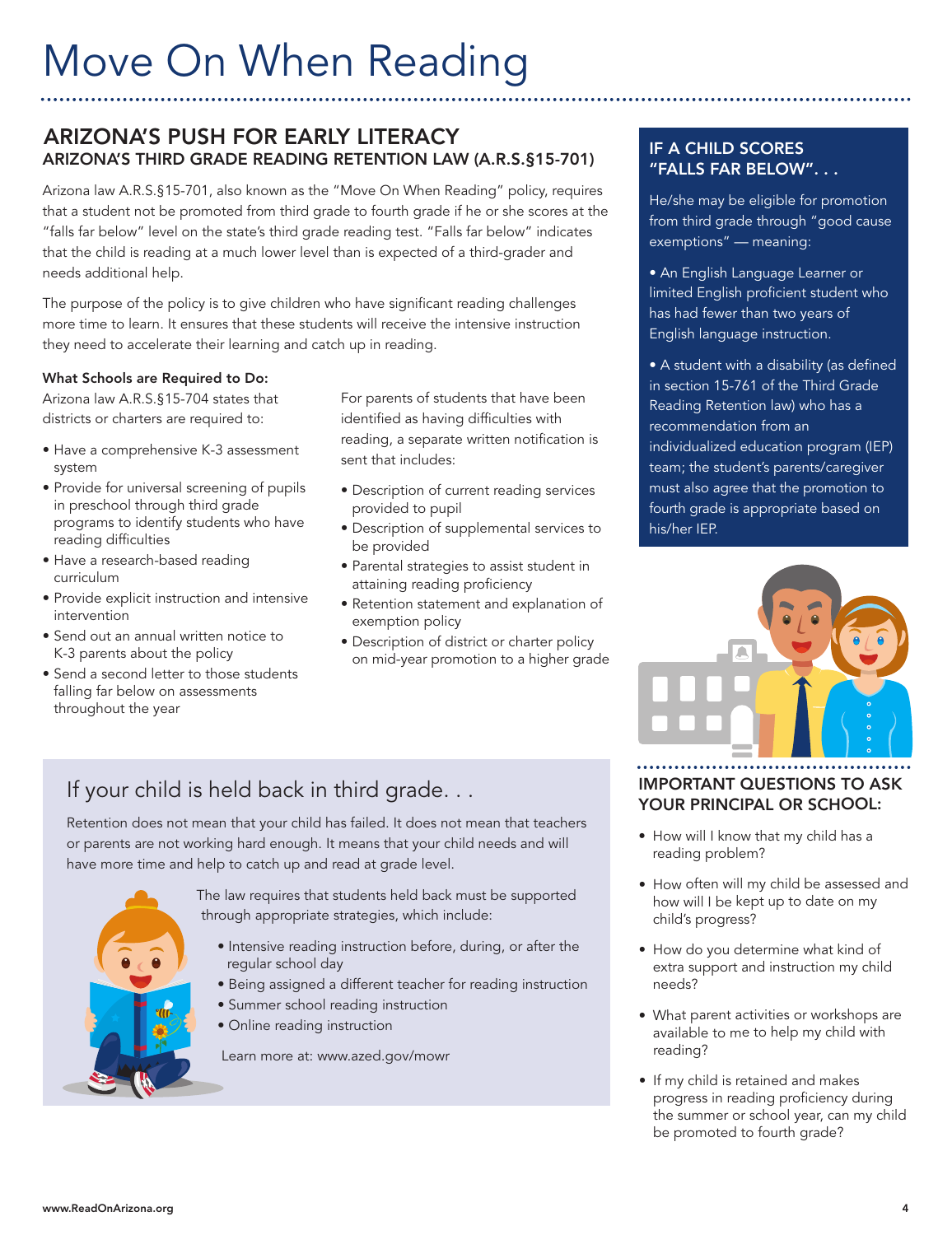## La Alfabetización Temprana

## LOS COMPONENTES BÁSICOS DE LA ALFABETIZACIÓN TEMPRANA (DEL NACIMIENTO A LOS OCHO AÑOS DE EDAD)

La lectura es vital para la habilidad del aprendizaje de sus hijos y para tener éxito en la escuela. La capacidad de leer de sus hijos se desarrolla desde el nacimiento, pero no se desarrolla automáticamente. Los cerebros de sus hijos no están cableados para leer. Cuando escuchan y utilizan el lenguaje, sus cerebros desarrollan conexiones importantes necesarias para aprender a leer.

#### ¿Sabía usted que?

- Un niño de cuatro a cinco meses de edad reconoce patrones del sonido de su nombre. A los ocho meses, los niños distinguen patrones de palabras.
- A la edad de tres años, los niños pueden repetir rimas comunes.
- Para los cinco años los niños empiezan a asociar las letras con los sonidos.

Los niños desarrollan un vocabulario más amplio, se vuelven mejores lectores y se desempeñan mejor en la escuela cuando sus padres les leen, cuentan historias, hablan y cantan canciones con ellos. Las habilidades tempranas del habla se relacionan directamente a habilidades posteriores de la lectura, y los niños desarrollan habilidades importantes del habla desde que nacen.

> 90% del cerebro de los niños se desarrolla antes del jardín de niños



## 6 HABILIDADES NECESARIAS PARA PASAR DE 'APRENDER A LEER' A 'LEER PARA APRENDER':

 *Las habilidades del lenguaje oral* hablar y escuchar — son los componentes básicos de la alfabetización temprana.

2 Después los niños desarrollan *conciencia fonológica,* entienden las diferentes formas en que el lenguaje hablado se puede dividir en unidades más pequeñas — las oraciones en palabras, las palabras en sílabas, las sílabas en sonidos individuales.

8 El siguiente paso es la **fonética**, la relación entre las letras y los sonidos que representan. Un lector puede decodificar palabras traduciendo las letras en sonidos del habla.

4 Después los jóvenes lectores desarrollan *fluidez* en la lectura, la capacidad de leer el texto con precisión, de manera automática, y con la expresión adecuada.

 *El vocabulario* es importante para la comprensión de la lectura porque los lectores no pueden entender lo que están leyendo sin conocer el significado de la mayoría de las palabras.

 *La comprensión,* el último paso importante para ser lector, es entender la información que se lee y poder describirla y hablar de ella.



## MANERAS SENCILLAS PARA AYUDAR A SUS HIJOS A VOLVERSE LECTORES

Actividades cotidianas para niños pequeños (desde el nacimiento hasta la edad de cinco):

- Hable con sus hijos y desarrolle sus habilidades lingüísticas. Anímelos a hacer preguntas.
- ¡Introduzca palabras a sus hijos! Ayude a desarrollar su vocabulario señalando y diciendo el nombre de los objetos alrededor de ellos. Señale nuevas palabras al leer un libro por primera vez.
- Cante con sus hijos e invente rimas.
- Cuente historias y estimule la conversación; que sea interactiva y divertida. Los padres deben apoyar un fuerte desarrollo de las habilidades lingüísticas en casa para que los estudiantes entren a la escuela preparados con el conocimiento y vocabulario básicos en su lengua materna que les ayudará a prosperar.
- Lea en voz alta a sus hijos en cualquier idioma que sea más conveniente. La fortaleza en la lengua materna de los niños es fundamental para su éxito en el aprendizaje de un segundo idioma.
- Escoja libros de interés de sus hijos para que quieran que usted se los vuelva a leer una y otra vez.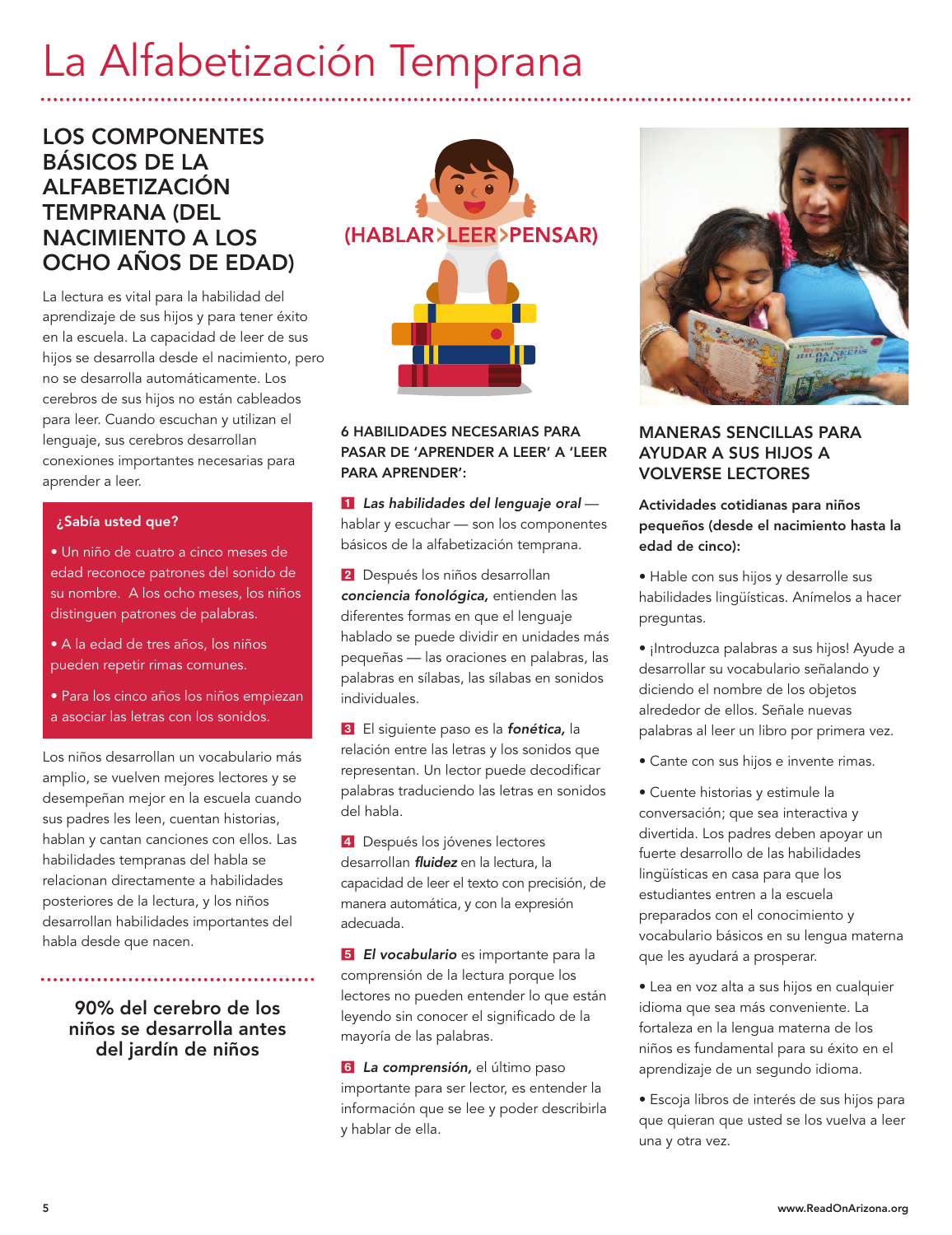## Desarrollando Destrezas en Lectores Jóvenes



#### *Una vez que sus hijos empiezan a leer por su propia cuenta:*

- Anime a sus hijos a leer 20 minutos al día.
- <sup>2</sup> ¡Ayude a sus hijos a encontrar libros que satisfagan su interés!
- <sup>3</sup> Haga una biblioteca en casa. Es más probable que sus hijos quieran leer colocando libros en lugares especiales.



## *De jardín de niños a primer grado*

Consejos para leer palabras nuevas o difíciles:

- **1** Piense en la palabra, ¿tiene sentido?
- 2 Pronuncie cada sonido de la palabra. Vea la impresión con más atención, vea todas las letras de la palabra, no sólo las dos primeras letras.
- 8 Busque patrones o una pequeña palabra o fragmento dentro de la palabra.
- 4 Vea la imagen para darse una idea.
- 5 Dé marcha atrás y vuelva a leer.



#### *De Segundo a tercer grado*

Consejos para leer palabras nuevas o difíciles:

- Il Identifique el prefijo o sufijo.
- **2** Fíjese en la raíz y decodifique la palabra, enfocándose en el patrón.
- 8 Empiece desde el principio, pronuncie cada parte y mezcle las letras.

## *¡La asistencia es importante!*

Cada día escolar cuenta. A partir del jardín de niños, las ausencias pueden afectar el progreso de su hijo o hija en la escuela. La investigación muestra que un estudiante que falta 18 de 180 días del año escolar (10%) califica por debajo del nivel de grado simplemente debido a la inasistencia. ¿Cuántos días ha estado ausente su hijo o hija?



## *Consejos para ayudar a los lectores jóvenes a entender el sentido de la lectura para entender mejor:*

- Haga predicciones. Adivine lo que sucederá después.
- Haga preguntas. ("Me pregunto... ¿Quién? ¿Qué? ¿Cuándo? ¿Dónde? ¿Por qué? ¿Sí? ¿Cómo?")
- **8** Vuelva a contar la historia.
- Encuentre grandes ideas, elementos de la historia, compare y contraste, causa y efecto, orden secuencial, idea principal y detalles de apoyo.

## POR QUÉ IMPORTA EL TERCER GRADO Conectando estándares, instrucción y evaluación:

La lectura es la habilidad fundamental para el aprendizaje en la escuela, y leer en tercer grado es un hito crucial para el éxito académico futuro de los niños. La investigación muestra que el nivel de lectura en tercer grado es un fuerte pronóstico del rendimiento en noveno grado, para la graduación de la preparatoria y la asistencia a la universidad.

El Colegio de Arizona y los estándares de Career Ready English Language Arts incluyen hablar, escuchar, leer y escribir. Se espera que los estudiantes dominen estos estándares al final de cada grado. Cada primavera, se requiere que los estudiantes de tercer grado tomen un examen de lectura. Con estos estándares — trabajando con programas eficaces de lectura en nuestras escuelas — los padres, maestros y administradores podrán identificar a aquellos niños que necesitan ayuda adicional oportuna para que puedan recibir el apoyo que necesitan para encaminarse a la graduación y poder estar listos para ir a la universidad.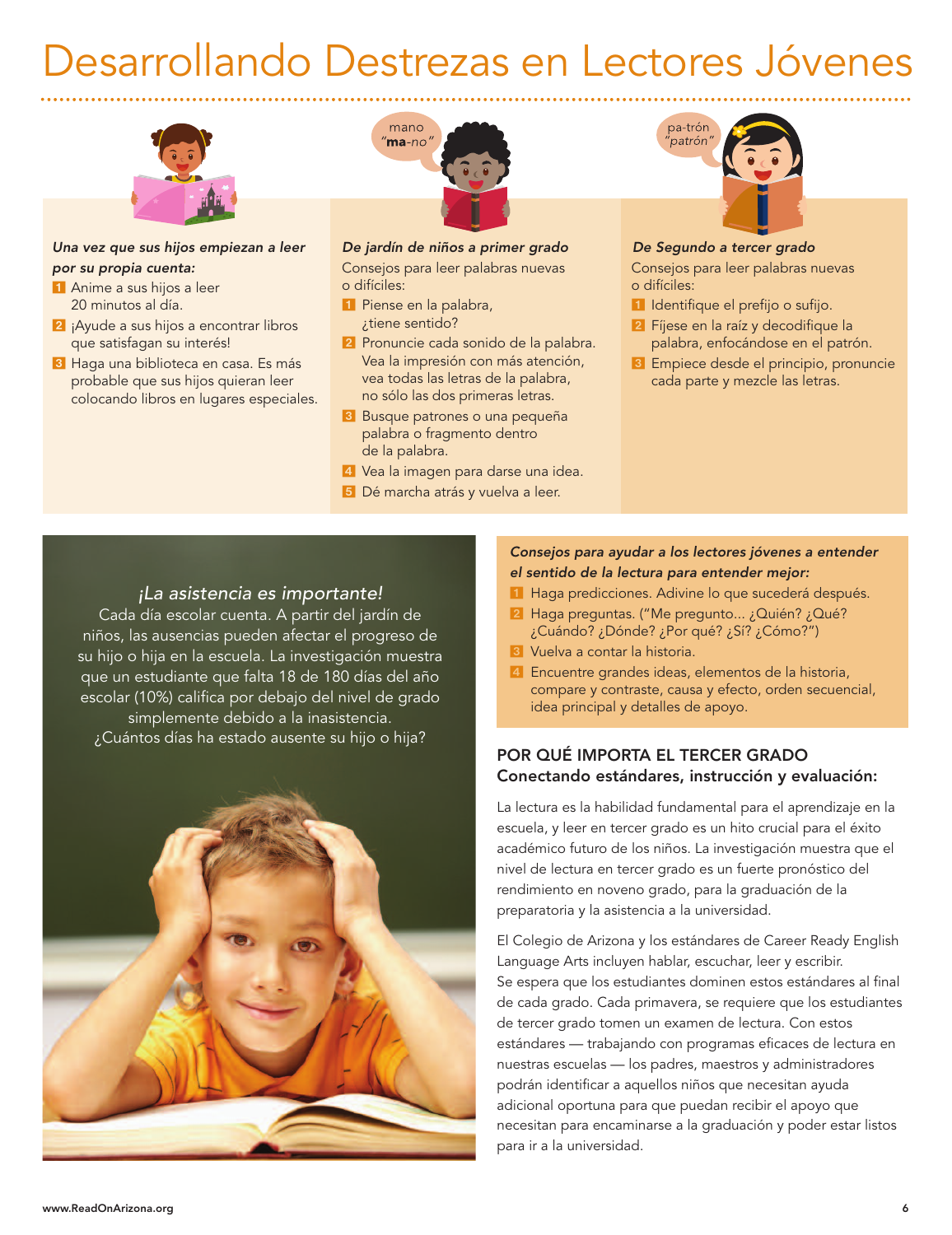## EL ESFUERZO DE ARIZONA PARA LA ALFABETIZACIÓN TEMPRANA LA LEY DE RETENCIÓN POR LA LECTURA EN TERCER GRADO (A.R.S.§15-701)

La ley de Arizona A.R.S.§15-701, también conocida como la política "Move On When Reading" (Promoción al Leer), requiere que los estudiantes no sean promovidos de tercero a cuarto grado si califican "muy por debajo" en la prueba de lectura estatal de tercer grado. La calificación "muy por debajo" indica que el niño o la niña está leyendo en un nivel mucho más bajo al esperado de los estudiantes de tercer grado y necesita ayuda adicional.

El propósito de la política es brindar a los niños más retos significativos de lectura para aprender. Asegura que estos estudiantes recibirán instrucción intensiva que necesitan para acelerar el aprendizaje y ponerse al corriente con la lectura.

#### Lo que las escuelas deben hacer:

La ley de Arizona A.R.S.§15-704 establece que los distritos o escuelas *charter* deben:

- Tener un sistema completo de evaluación de jardín de niños a tercer grado
- Proporcionar evaluaciones universales a alumnos en programas preescolares a tercer grado para identificar aquellos con dificultades para leer
- Contar con un plan de estudios de lectura basado en la investigación
- Proporcionar instrucción explícita e intervención intensiva
- Enviar un aviso por escrito a los padres de niños en jardín de niños a tercer grado sobre la política
- Enviar una segunda carta a los padres de aquellos estudiantes que califican muy por debajo en las evaluaciones a lo largo del año

Se envía un aviso por escrito separado a los padres de los estudiantes identificados por tener dificultades con la lectura, el cual incluye:

- La descripción de servicios actuales de lectura proporcionados al alumno
- La descripción de servicios complementarios que se proporcionarán
- Las estrategias de los padres para ayudar a los estudiantes a alcanzar habilidades de lector
- La declaración de la retención y la explicación de la política de exención
- La descripción de la política del distrito o escuelas charter sobre la promoción a un grado superior a mediados de año

## SI LA PUNTUACIÓN DE UN NIÑO O NIÑA ESTÁ "MUY POR DEBAJO". . .

El o ella puede ser elegible para promoción de tercer grado a traves de las "exenciones de buena causa" — lo cual significa que:

- Un estudiante con dominio limitado del inglés que ha tomado clases de inglés menos de dos años.
- Un estudiante con una discapacidad (tal como se define en la sección 15-761 de la ley de Retención por la Lectura en Tercer Grado) recomendado por el equipo del programa de educación individualizada (IEP); los padres o tutores del estudiante también tienen que estar de acuerdo en que es adecuada la promoción a cuarto grado en base a su IEP.



## PREGUNTAS IMPORTANTES A HACER A SU DIRECTOR O ESCUELA:

- ¿Cómo sabré que mi hijo tiene problemas para leer?
- ¿Con qu<sup>é</sup> frecuencia se evalúa <sup>a</sup> mi hijo <sup>o</sup> hija <sup>y</sup> cómo recibiré información sobre su progreso?
- ¿Cómo se determina qu<sup>é</sup> tipo de apoyo <sup>e</sup> instrucción adicional necesita mi hijo <sup>o</sup> hija?
- ¿Qué actividades <sup>o</sup> talleres están disponibles para los padres para ayudar <sup>a</sup> sus hijos con la lectura?
- Si mi hijo <sup>o</sup> hija es retenido/a <sup>y</sup> progresa en el dominio de la lectura durante el verano <sup>o</sup> el año escolar, ¿puede ser promovido/a <sup>a</sup> cuarto grado?

## Si su hijo o hija es retenido/a en tercer grado…

La retención no significa que su hijo o hija ha fracasado. No significa que los profesores o padres no están trabajando arduamente. Significa que su hijo o hija

- 
- necesita y tendrá más tiempo y ayuda para ponerse al corriente y leer al nivel de su grado.

La ley requiere que los estudiantes retenidos deben recibir apoyo a través de estrategias adecuadas, que incluyen:

- La instrucción de lectura intensiva antes, durante o después del día escolar regular
- La asignación de profesores diferentes para la enseñanza de la lectura
- La instrucción de lectura en clases de verano
- La enseñanza de lectura en línea

Aprenda más en: www.azed.gov/mowr